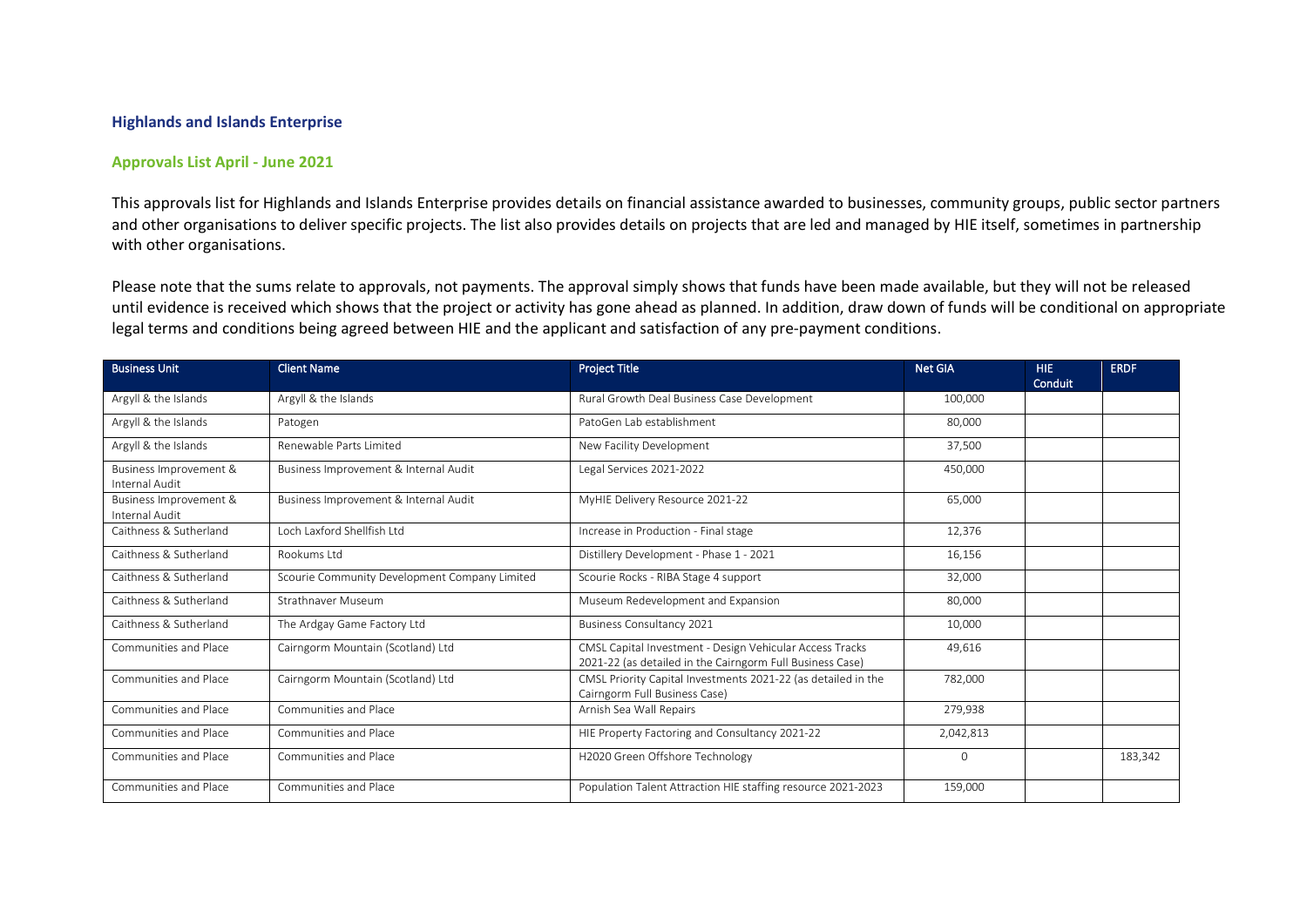| <b>Business Unit</b>      | <b>Client Name</b>                          | <b>Project Title</b>                                                                                                           | <b>Net GIA</b> | HIE.<br>Conduit | <b>ERDF</b> |
|---------------------------|---------------------------------------------|--------------------------------------------------------------------------------------------------------------------------------|----------------|-----------------|-------------|
| Enterprise Support        | 7-22 Systems Ltd                            | Innovation Knowledge Transfer Co-Innovate Strand 4 RnD<br>Project Manufacturing Process and Testing of 7-22 System             | 2,600          |                 | 14,731      |
| <b>Enterprise Support</b> | Acair Ltd                                   | ScotGrad Graduate Placement Programme - Digital Marketing<br>Development                                                       | 8,432          |                 | 5,622       |
| <b>Enterprise Support</b> | Angus Davidson Ltd                          | Innovation Knowledge Transfer 2 Small Innovation Grant                                                                         | 3,812          |                 | 3,812       |
| Enterprise Support        | Ashley Ann Ltd (HQ)                         | Covid19 Restart and recovery: Digital enablement grant pilot<br>2020/21 - Ashley Ann Software development project              | 20,000         |                 |             |
| Enterprise Support        | <b>BC Technologies LLP</b>                  | Innovation Knowledge Transfer Co-Innovate Strand 4 -<br>Communicate - Internal Communication System (R&D)                      | 2,043          |                 | 11,572      |
| Enterprise Support        | Boxfluence Ltd                              | Innovation Knowledge Transfer 2 Small Innovation Grant-<br>Boxfluence New Product Development                                  | 2,963          |                 | 2,963       |
| Enterprise Support        | Cairngorm Business Partnership              | Covid 19 Destination Management Organisation recovery<br>funding - Cairngorm Business Partnership                              | 350,000        |                 |             |
| Enterprise Support        | Celnor Eco Packaging Limited                | Innovation Knowledge Transfer 2 Small Innovation Grant for<br>Development of Compostable Packaging Materials                   | 7,500          |                 | 7,500       |
| <b>Enterprise Support</b> | Comhairle nan Eilean Siar HQ                | Great Place Scheme Governance Advice                                                                                           | 3,150          |                 |             |
| <b>Enterprise Support</b> | Corran Media Ltd                            | Covid 19 Restart and Recovery: Digital Enablement Grant pilot<br>2020/21                                                       | 25,000         |                 |             |
| <b>Enterprise Support</b> | <b>Enterprise Support</b>                   | Covid19 IMPACT30 Rollout phase 2                                                                                               | 59,350         |                 |             |
| <b>Enterprise Support</b> | Forres Area Community Trust (FACT)          | CC - Support for Communities Framework - Lot 1 - F - Funding<br><b>Application Support</b>                                     | 4,950          |                 |             |
| <b>Enterprise Support</b> | Fuze Management Services Ltd                | Covid19 Northern Innovation Hub Technology Placement<br>Programme                                                              | $\mathbf{0}$   | 12,000          | 12,000      |
| Enterprise Support        | Hebridean Spa Ltd                           | Innovation Knowledge Transfer Co-Innovate Strand 4 RnD<br>Project Sunlight Damage Prevention Properties of Seaweed<br>extracts | 2,596          |                 | 14,708      |
| Enterprise Support        | Highland News and Media Ltd                 | Covid19 Northern Innovation Hub Technology Placement<br>Programme                                                              | $\mathbf{0}$   | 5,000           | 5,000       |
| Enterprise Support        | Inside Biometrics International Limited     | Covid 19 - ScotGrad Graduate Placement Programme                                                                               | 6,606          |                 | 4,404       |
| <b>Enterprise Support</b> | Isle Develop CIC                            | Innovation Knowledge Transfer2 Isle Develop Small Innovation<br>Grant-Isle20                                                   | 3,270          |                 | 3,270       |
| <b>Enterprise Support</b> | Lochaber Chamber of Commerce                | Development funding for Destination Management<br>Organisation - Outdoor Capital of the UK                                     | 175,000        |                 |             |
| <b>Enterprise Support</b> | MacDonald Project Solutions Ltd             | Northern Innovation Hub - MacDonald Project Solutions Ltd -<br><b>Student Placement</b>                                        | $\mathbf{0}$   | 1,069           | 1,069       |
| Enterprise Support        | Nortenergy Ltd                              | Covid 19 - ScotGrad Graduate Placement Programme                                                                               | 10,208         |                 | 6,805       |
| <b>Enterprise Support</b> | Ocean Kinetics Limited                      | Innovation Knowledge Transfer Co-Innovate Strand 5 - Pulsed<br>Energy Management System - R&D                                  | 19,414         |                 | 110,014     |
| Enterprise Support        | Orkney Natural History Society Museum Trust | Support for Communities Framework - Lot 4 - PD - Options<br>Appraisal Project Scope                                            | 3,600          |                 |             |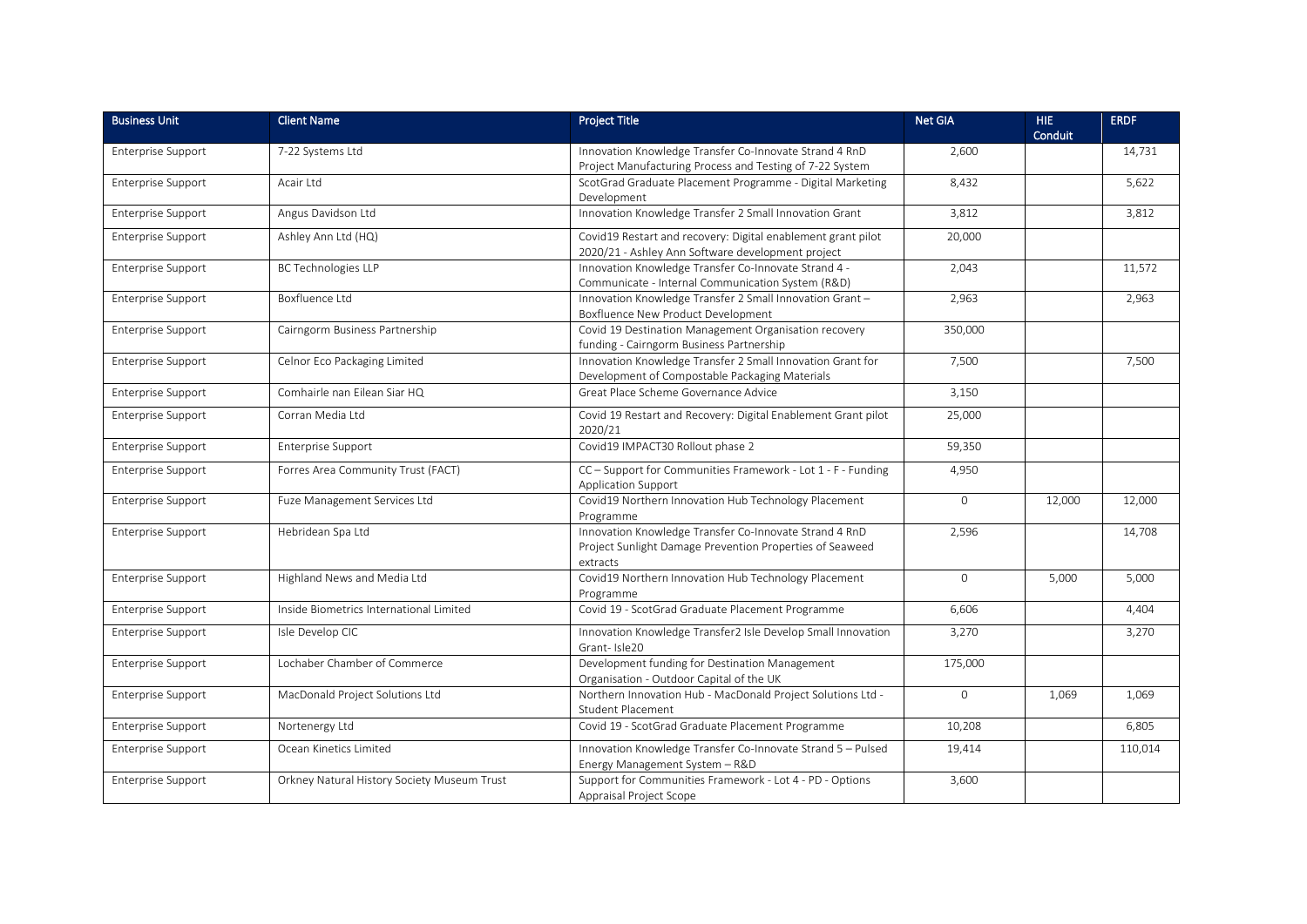| <b>Business Unit</b>              | <b>Client Name</b>                              | <b>Project Title</b>                                                                               | <b>Net GIA</b> | HIE.<br>Conduit | <b>ERDF</b> |
|-----------------------------------|-------------------------------------------------|----------------------------------------------------------------------------------------------------|----------------|-----------------|-------------|
| Enterprise Support                | Port Bannatyne Marina Ltd                       | Covid19 Restart and Recovery Digital Enablement Grant 2021-<br>22 Port Bannatyne Marina            | 1,500          |                 |             |
| <b>Enterprise Support</b>         | Practically Green & Carbon Diagnostics          | Covid19 Restart and Recovery - Digital Enablement Grant pilot<br>2020/21 - Practically Green       | 4,875          |                 |             |
| Enterprise Support                | Prickly Thistle Scotland Limited                | Northern Innovation Hub - Prickly Thistle Scotland - Student<br>Placement                          | $\mathbf 0$    | 998             | 998         |
| Enterprise Support                | R & B Distillers Limited                        | Covid 19 Restart and Recovery Digital Enablement grant                                             | 14,862         |                 |             |
| Enterprise Support                | Ross-shire Diving Services Ltd                  | Specialist advice                                                                                  | 7,525          |                 |             |
| Enterprise Support                | Sandwick Bay Candles                            | Covid 19 - ScotGrad Graduate Placement Programme -<br>Strategic Marketing                          | 6.452          |                 | 4,302       |
| <b>Enterprise Support</b>         | Sandwick Bay Candles                            | Specialist Advice                                                                                  | 1,320          |                 |             |
| Enterprise Support                | Scottish Cycling                                | Northern Innovation Hub-MTB Insights & Learning Tool &<br>Digital Bootcamps                        | 65,000         |                 |             |
| Enterprise Support                | Stronsay Development Trust - HQ                 | Support for Communities Framework L4 - PD - Community<br>Engagement                                | 5,200          |                 |             |
| Enterprise Support                | Studio Vans Ltd                                 | Innovation Knowledge Transfer Co-Innovate Strand 4 RnD<br>Project Camper Van Conversion Kits       | 2,596          |                 | 14,708      |
| Enterprise Support                | Taigh Chearsabhagh Trust                        | Supply Partner Advice: Commercial Development                                                      | 1,500          |                 |             |
| <b>Enterprise Support</b>         | The Highlanders' Museum                         | Covid 19 - ScotGrad Graduate Placement Programme -<br>Community and Digital Engagement             | 8,433          |                 | 5,621       |
| Enterprise Support                | Tiree Music Festival                            | Support for Communities Framework - L2 - PD - Community<br>Hub Options Appraisal                   | 10,000         |                 |             |
| Enterprise Support                | Tomintoul & Glenlivet Development Trust         | Support for Communities Framework - Lot 1 - PD - Detailed<br><b>Business Case</b>                  | 8.000          |                 |             |
| Enterprise Support                | Tritonia Scientific Limited                     | ScotGrad Graduate Placement Programme                                                              | 6,145          |                 | 4,097       |
| Enterprise Support                | UA Accessories Ltd T/a Ultimate Addons          | Covid 19 Restart and Recovery- Digital Enablement Grant<br>enhanced website and ecommerce platform | 8,295          |                 |             |
| Enterprise Support                | Urras nan Tursachan t/a Calanais Visitor Centre | Calanais Centre Commercial Development and Strategy                                                | 3,880          |                 |             |
| Enterprise Support                | Visit Arran                                     | Covid-19 Destination Management Organisation Recovery<br>Fund                                      | 152,262        |                 |             |
| Enterprise Support                | VisitInvernessLochNess Ltd                      | COVID 19 Destination Management Organisation Recovery<br>Fund                                      | 296,682        |                 |             |
| Enterprise Support                | Voar Energy Ltd                                 | ScotGrad Student Placement                                                                         | 1,639          |                 | 1,092       |
| Enterprise Support                | Wyvex Media Limited                             | Specialist Advice                                                                                  | 3,750          |                 |             |
| Finance and Corporate<br>Services | Finance and Corporate Services                  | Cyber Security Consultancy 2021-24                                                                 | 70,000         |                 |             |
| Finance and Corporate<br>Services | Finance and Corporate Services                  | Observatory Hub spend analysis                                                                     | 2,100          |                 |             |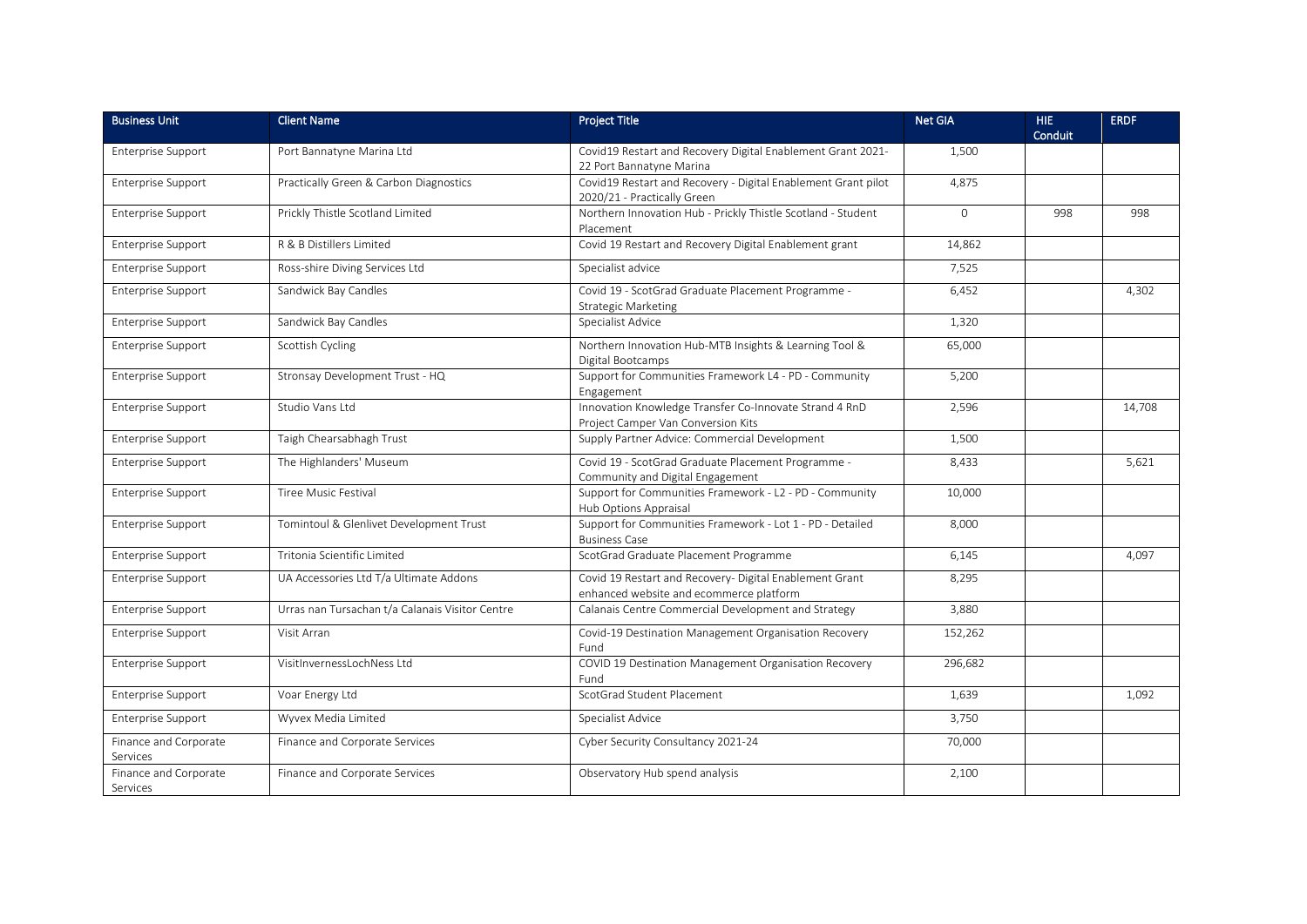| <b>Business Unit</b>              | <b>Client Name</b>                                                  | <b>Project Title</b>                                                           | <b>Net GIA</b> | HIE.<br>Conduit | <b>ERDF</b> |
|-----------------------------------|---------------------------------------------------------------------|--------------------------------------------------------------------------------|----------------|-----------------|-------------|
| Finance and Corporate<br>Services | Finance and Corporate Services                                      | Tax Advice 2021-22                                                             | 150,000        |                 |             |
| Inner Moray Firth                 | Cairngorm Canoeing & Sailing School t/a Loch Insh<br>Outdoor Centre | Floating gym                                                                   | 18,000         |                 |             |
| Inner Moray Firth                 | Cairngorms National Park Authority, The                             | Cairngorms 2030 - People and Nature Thriving Together                          | 50,000         |                 |             |
| Inner Moray Firth                 | Inner Moray Firth                                                   | Business Engagement 2021-22                                                    | 24,900         |                 |             |
| Inner Moray Firth                 | Nairn River Enterprise                                              | Green Hive Community Workshop Hub                                              | 26,365         |                 |             |
| Inner Moray Firth                 | Tain Development Ltd - Tain and District Development<br>Trust       | Development of an Enterprise Hub Year Three                                    | 36,005         |                 |             |
| Innse Gall                        | Ceolas Uibhist Limited                                              | Ceòlas - Transition to Cnoc Soilleir                                           | 20,000         |                 |             |
| Innse Gall                        | Comhairle nan Eilean Siar HQ                                        | Iolaire Centre Progression to RIBA stage 1                                     | 100,000        |                 |             |
| Innse Gall                        | Isle of Barra Whisky Distillers Ltd                                 | <b>Financial Planning Support</b>                                              | 6,000          |                 |             |
| Innse Gall                        | Leverhulme Community Hub Limited                                    | Leverhulme Community Hub - Renovation                                          | 200,000        |                 |             |
| Innse Gall                        | MG Alba                                                             | Economic Impact Assessment to evidence economic impact of<br>Gaelic TV channel | 8,750          |                 |             |
| Innse Gall                        | Northton Heritage Trust                                             | Hiort na Hearadh - Building Design                                             | 1,000          |                 |             |
| Innse Gall                        | North Uist Distillery Ltd                                           | Business Planning and Development support                                      | 13,150         |                 |             |
| Innse Gall                        | Temple Harris Ltd                                                   | Temple Harris Leverburgh Development                                           | 124,835        |                 |             |
| Innse Gall                        | Wee Studio                                                          | Purchase of equipment for remote recording and production                      | 5,000          |                 |             |
| Lochaber Skye and Wester<br>Ross  | AMP Clean Energy Services Ltd                                       | Training Plan 2021                                                             | 12,750         |                 |             |
| Lochaber Skye and Wester<br>Ross  | Fearann Eilean Iarmain                                              | Expansion of outdoor activities                                                | 7,105          |                 |             |
| Lochaber Skye and Wester<br>Ross  | Glencoe Mountain Limited                                            | Construction of new base station                                               | 500.000        |                 |             |
| Lochaber Skye and Wester<br>Ross  | Isle of Eigg Brewery                                                | Isle of Eigg Cooperative Brewery                                               | 50,000         |                 |             |
| Lochaber Skye and Wester<br>Ross  | Lochaber Chamber of Commerce                                        | Development Funding - non - Destination Management<br>Organisation elements    | 175,000        |                 |             |
| Lochaber Skye and Wester<br>Ross  | Mallaig Harbour Authority                                           | Pre-construction costs - Expansion of Quayside                                 | 177,200        |                 |             |
| Lochaber Skye and Wester<br>Ross  | Nc'nean Distillery Limited                                          | Bottling Plant Warehouse and Expansion of Capacity                             | 250,000        |                 |             |
| Lochaber Skye and Wester<br>Ross  | Praban na Linne Ltd                                                 | Increase in Gin production                                                     | 4,060          |                 |             |
| Lochaber Skye and Wester<br>Ross  | Spean Bridge, Roy Bridge & Achnacarry SCIO                          | Delivery Resource 2021-23                                                      | 20,000         |                 |             |